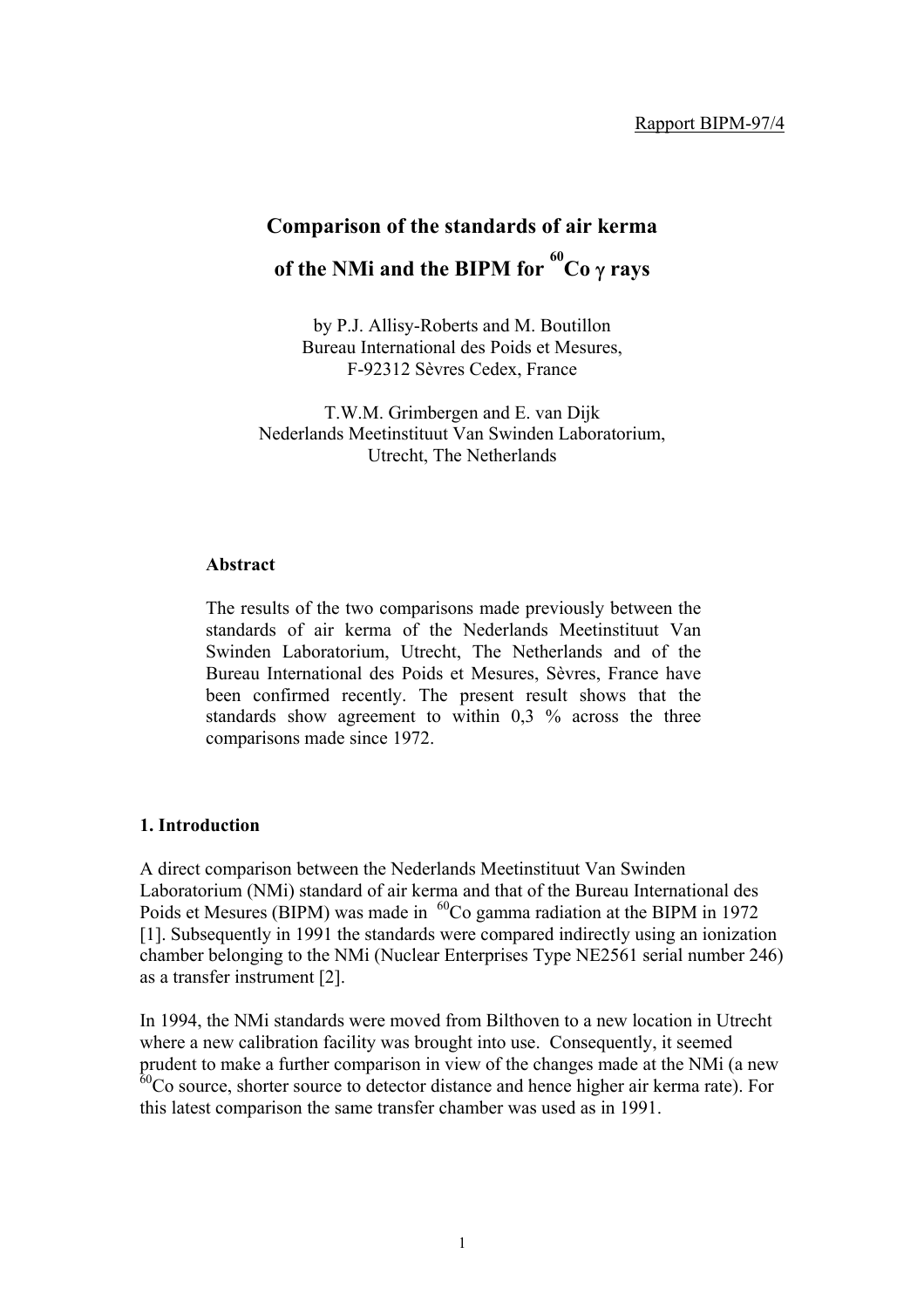#### **2. Determination of air kerma**

The standard for the determination of air kerma at the NMi is described in [1]. In 1972, the NMi had two air kerma standards, one graphite ionization chamber of cylindrical geometry and one of spherical geometry. The latter is the one in use today. The BIPM standard for the determination of air kerma is a pancake graphite ionization chamber described in [3].

The air kerma rate is determined from

$$
\dot{K} = \frac{I}{m} \frac{W}{e} \frac{1}{1 - \overline{g}} \left( \frac{\overline{\mu}_{\text{en}}}{\rho} \right)_{\text{a,c}} \overline{S}_{\text{c,a}} \Pi k_i \quad , \tag{1}
$$

where

*I/m* is the mass ionization current measured by the standard,

*W* is the average energy spent by an electron of charge *e* to produce an ion pair in dry air,

 $\overline{g}$  is the fraction of electron energy lost by bremsstrahlung,

 $(\mu_{en}/\rho)_{a.c}$  is the ratio of the mean mass-energy absorption coefficients of air and graphite,

 $\overline{s}_{\rm c,a}$ is the ratio of the mean stopping powers of graphite and air,

∏ *ki* is the product of the correction factors to be applied to the standard.

The values of the physical constants and the correction factors entering in (1) are shown in Table 1 for both the NMi and the BIPM standards together with their associated uncertainties. In Table 1, the values for the NMi are given for the spherical standard [2].

The relative uncertainties of the direct comparison, the result of which is expressed as  $R_k = \dot{K}_{NML}/\dot{K}_{BPM}$ , are also given in Table 1. As the physical constants are derived from the same basic data in both laboratories, the relative uncertainty in  $R_k$  is due only to the relative uncertainties in the correction factors, the volumes of the standards and the ionization currents measured.

#### **3. Air kerma calibration factor**

The air kerma calibration factor  $N_k$  for a transfer chamber measured at a given laboratory is given by

$$
N_{K_{\text{lab}}} = \dot{K}_{\text{lab}} / I_{\text{lab}} \quad , \tag{2}
$$

where  $\dot{K}_{\text{lab}}$  is the air kerma rate and  $I_{\text{lab}}$  is the ionization current of the transfer chamber. The experimental method for calibrations at the NMi is described in Section 3.1 and that for the BIPM in [4]. The NMi transfer chamber is a graphite cavity chamber manufactured by Nuclear Enterprises (Type NE 2561 Serial  $N^{\circ}$ 246). Its main characteristics are listed in Table 2. This transfer chamber has been calibrated periodically at the NMi over thirteen years. The results are shown in Figure 1 together with the three calibrations carried out at the BIPM in 1991, 1993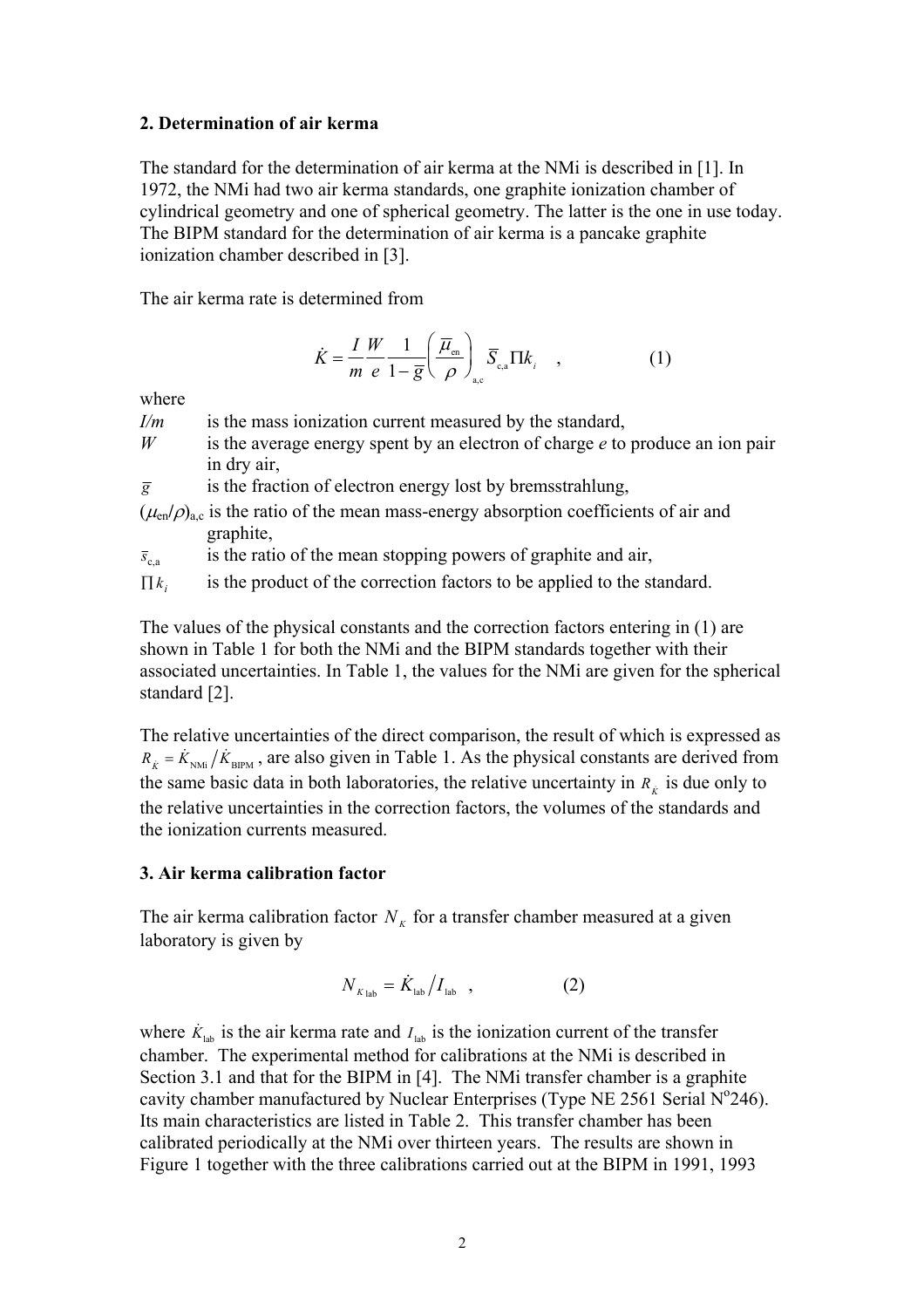and 1996. As is shown in the figure, the calibration factors of the two laboratories vary in a similar way with time. Although the calibration factor measured at the NMi appears to have changed by 0,6 % over 13 years, check source measurements made over the same period at the NMi do not show the same trend (Figure 2).

|                                                             |                                                                  | <b>BIPM</b><br>values | <b>BIPM</b> relative<br>uncertainty <sup>(1)</sup> |                          | NMi<br>values <sup>(2)</sup> | NMi relative<br>uncertainty $^{(1)}$ |           |           | $R_{\dot{K}}$ relative<br>uncertainty $(1)$ |
|-------------------------------------------------------------|------------------------------------------------------------------|-----------------------|----------------------------------------------------|--------------------------|------------------------------|--------------------------------------|-----------|-----------|---------------------------------------------|
|                                                             |                                                                  |                       | $100 s_i$                                          | 100 $u_i$                |                              | 100 $s_i$                            | 100 $u_i$ | $100 s_i$ | $100 u_i$                                   |
|                                                             | <b>Physical constants</b>                                        |                       |                                                    |                          |                              |                                      |           |           |                                             |
|                                                             | dry air density / $\text{kg} \cdot \text{m}^{-3}$ <sup>(3)</sup> | 1,293 0               | $\qquad \qquad \blacksquare$                       | 0,01                     | 1,293 0                      | $\qquad \qquad \blacksquare$         | 0,01      |           |                                             |
| $(\mu_{en}/\rho)_{a,c}$                                     |                                                                  | 0,998 5               |                                                    | 0,05                     | 0,9992                       | $\overline{\phantom{0}}$             | 0,05      |           |                                             |
| $\overline{s}_{c,a}$                                        |                                                                  | 1,001 0               |                                                    | 0,30                     | 1,000 7                      | $\overline{a}$                       | 0,20      |           |                                             |
|                                                             | $W/e$ / $(J \cdot C^{-1})$                                       | 33,97                 | $\overline{\phantom{0}}$                           | 0,15                     | 33,97                        | $\overline{\phantom{0}}$             | 0,15      |           |                                             |
| $\overline{g}$ fraction of energy lost by<br>bremsstrahlung |                                                                  | 0,0032                |                                                    | 0,02                     | 0,0032                       | $\overline{a}$                       | 0,02      |           |                                             |
|                                                             | <b>Correction factors</b>                                        |                       |                                                    |                          |                              |                                      |           |           |                                             |
| $k_{\rm s}$                                                 | recombination losses                                             | 1,001 6               | 0,01                                               | 0,01                     | 1,003 0                      |                                      | 0,03      | 0,01      | 0,03                                        |
| $k_{\rm h}$                                                 | humidity                                                         | 0,9970                | $\blacksquare$                                     | 0,03                     | 0,9970                       | -                                    | 0,10      |           |                                             |
| $k_{\rm st}$                                                | stem scattering                                                  | 1,000 0               | 0,01                                               | $\overline{\phantom{a}}$ | 0,999                        | $\overline{a}$                       | 0,05      | 0,01      | 0,05                                        |
| $k_{\rm at}$                                                | wall attenuation                                                 | 1,040 2               | 0,01                                               | 0,04                     | 1,026                        |                                      | 0,20      | 0,01      | 0,20                                        |
| $k_{\rm sc}$                                                | wall scattering                                                  | 0,9716                | 0,01                                               | 0,07                     |                              |                                      |           | 0,01      | 0,07                                        |
| $k_{\rm CEP}$                                               | mean origin of electrons                                         | 0,9922                | $\overline{\phantom{0}}$                           | 0,01                     | 0,995                        | $\overline{\phantom{0}}$             | 0,20      |           | 0,20                                        |
| $k_{\rm an}$                                                | axial non-uniformity                                             | 0,9964                |                                                    | 0,07                     | 1,000                        |                                      | 0,15      |           | 0,17                                        |
| $k_{\rm rn}$                                                | radial non-uniformity                                            | 1,001 6               | 0,01                                               | 0,02                     | 1,000                        | $\overline{a}$                       | 0,03      | 0,01      | 0,03                                        |
| V                                                           | volume $/cm3$                                                    | 6,8116                | 0,01                                               | 0,03                     | 4,845                        |                                      | 0,10      | 0,01      | 0,10                                        |
| Ι                                                           | ionization current / pA                                          |                       | 0,01                                               | 0,02                     |                              | 0,02                                 | 0,07      | 0,02      |                                             |
|                                                             | Relative standard uncertainty                                    |                       |                                                    |                          |                              |                                      |           |           |                                             |
|                                                             | quadratic summation                                              |                       | 0,02                                               | 0,36                     |                              | 0,02                                 | 0,44      | 0,03      | 0,36                                        |
|                                                             | combined uncertainty                                             |                       | 0,36                                               |                          |                              | 0,44                                 |           |           | 0,36                                        |

#### **Table 1. Physical constants and correction factors entering in the determination of air kerma and their estimated relative uncertainties**

(1) Expressed as one standard deviation

 $s_i$  represents the relative standard uncertainty estimated by statistical methods, type A,

 $u_i$  represents the relative standard uncertainty estimated by other means, type B.

<sup>(2)</sup> Values for the spherical 5  $\text{cm}^3$  standard

(3) At 101 325 Pa and 273,15 K.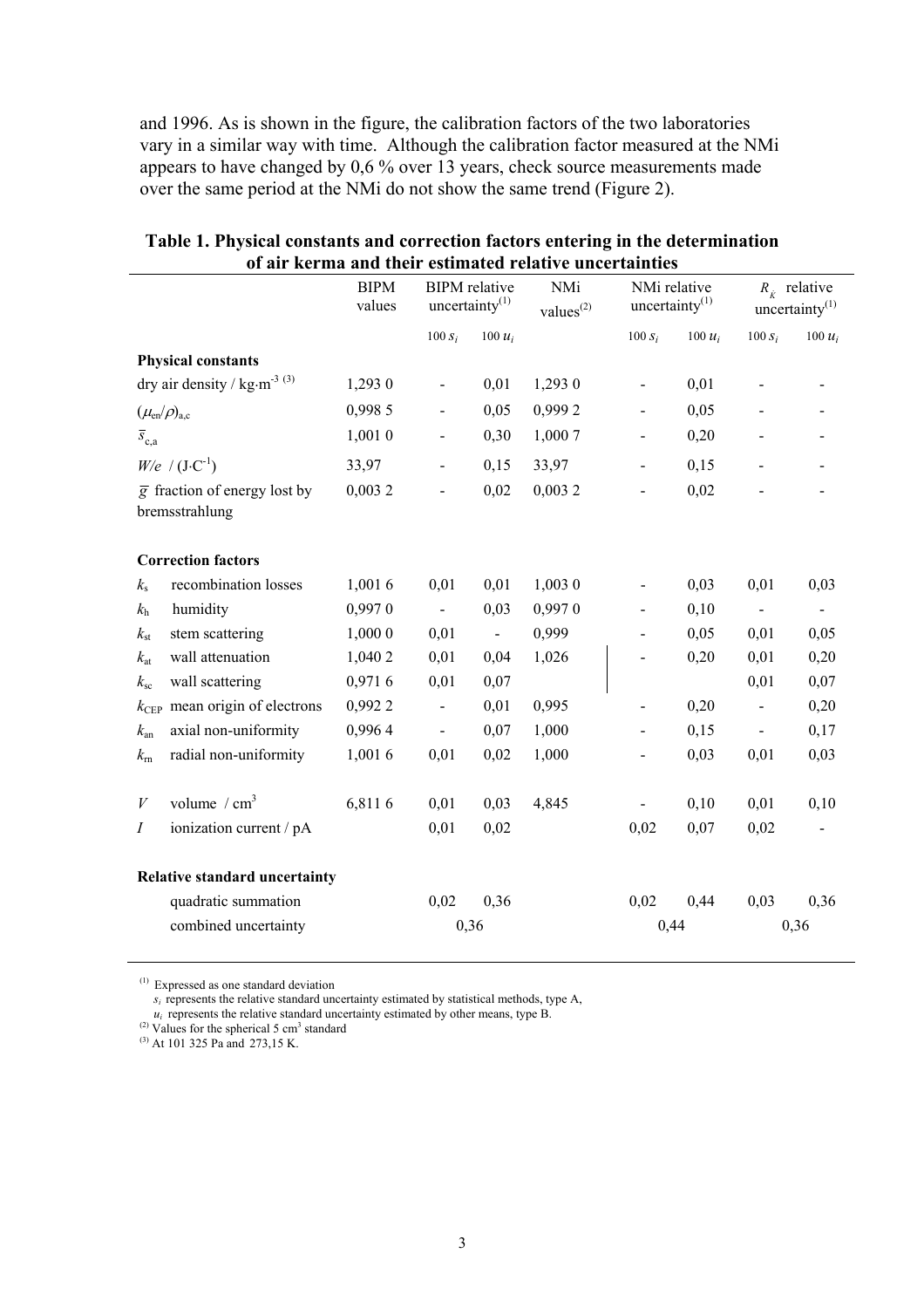| Chamber<br>NE 2561-246 |                                            | Nominal value                          |  |  |  |
|------------------------|--------------------------------------------|----------------------------------------|--|--|--|
| Dimensions             | Outer diameter / mm                        | 8,4                                    |  |  |  |
|                        | Inner diameter / mm                        | 7,4                                    |  |  |  |
|                        | Wall thickness / mm                        | 0,5                                    |  |  |  |
|                        | Cavity length / mm                         | 9,2                                    |  |  |  |
| Electrode              | Diameter $/mm$                             |                                        |  |  |  |
| Volume                 | Air cavity / $mm3$                         | 325                                    |  |  |  |
| Wall                   | Materials                                  | high purity extruded graphite          |  |  |  |
|                        | Density / $g \cdot cm^{-3}$                | 1,80                                   |  |  |  |
| Build-up cap           | Material<br>Thickness / $mg \cdot cm^{-2}$ | "Delrin" air-equivalent plastic<br>600 |  |  |  |
| Applied tension        | Negative polarity / $V$                    | 200                                    |  |  |  |

# **Table 2. Characteristics of the NMi transfer chamber**

# 3.1 Measuring Conditions at the NMi and the BIPM

The measuring conditions at the two laboratories were very similar.

*- Position of the transfer chamber*. The axis of the transfer chamber was located in the reference plane, 1 m from the source. The field size at the reference plane is 10 cm x 10 cm, the photon fluence rate at the centre of each side of the square being 50 % of the photon fluence rate at the centre of the square. The position of the chamber was verified without the build-up cap. Its serial number on the stem was placed so as to face the source. The uncertainty in positioning is 0,2 mm at the NMi and 0,04 mm at the BIPM.

*- Build-up cap.* The chamber was supplied with a build-up cap for use in <sup>60</sup>Co radiation and this was in place for all measurements of ionization current. The inscription on the build-up cap was placed to face the source.

*- Humidity, temperature and pressure*. During calibration, the relative humidity was in the range of 10 % to 30 % at the NMi and 40 % to 50 % at the BIPM. No correction for humidity was applied to the ionization current measured by the chamber. However, a difference of about 0,1 % in the ionization current could occur between these two ranges of humidity, as shown by Hofmeester and Somerwil (Figure 3) [5]. The air temperature was about 21 °C. During a series of measurements, the air temperature was stable to better than 0,1 °C at the NMi and 0,03 °C at the BIPM. The measured ionization current was normalized to 295,15 K and 101,325 kPa.

*- Collecting voltage*. A collecting voltage of 200 V (negative polarity), supplied at the individual laboratories, was applied to the chamber.

*- Measurement of charge.* The charge *Q* collected by the chamber was measured using the BIPM or the NMi electrometer as appropriate.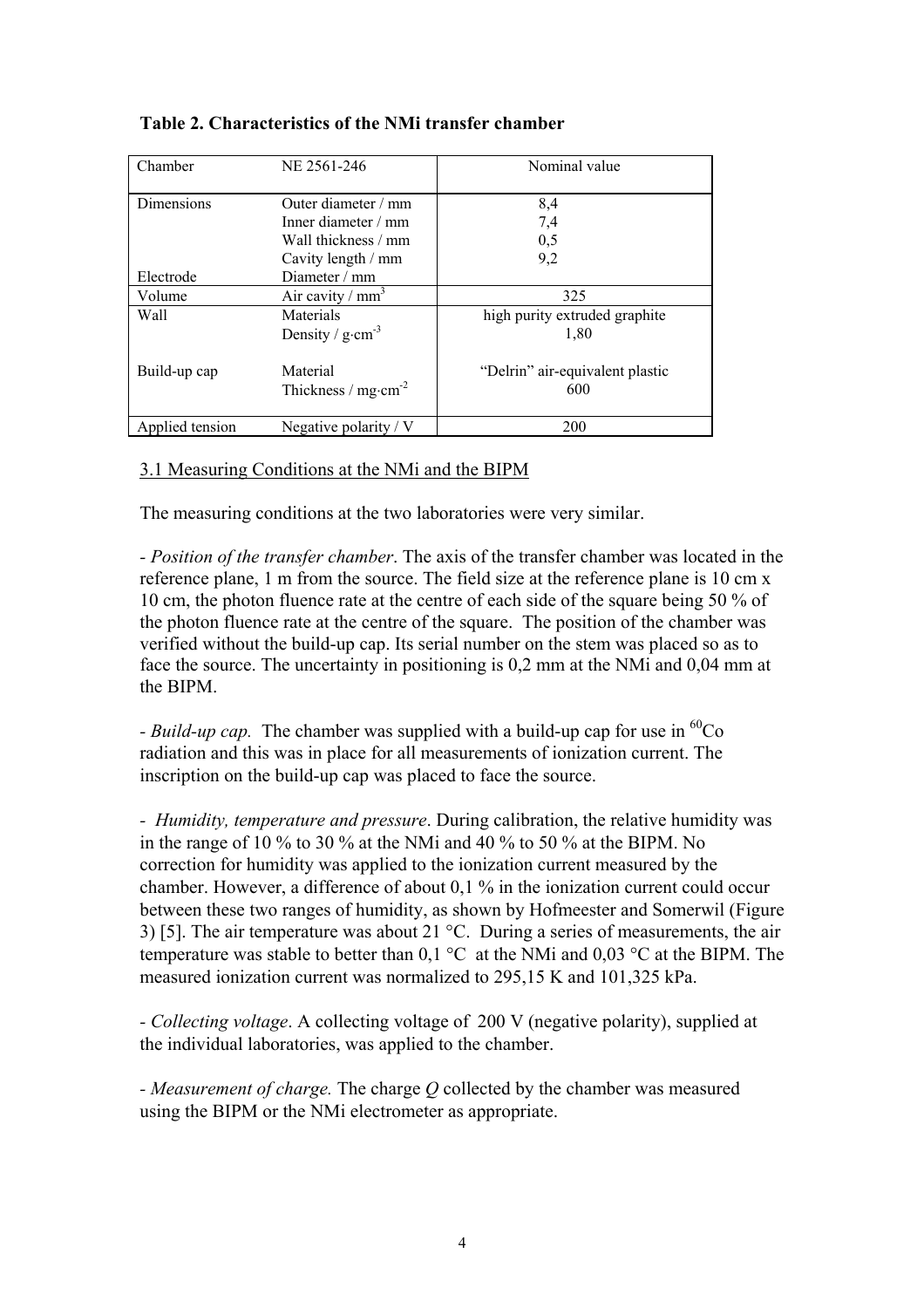*- Reproducibility of measurements*. The short-term relative standard deviation of the mean ionization current, measured with the transfer chamber, is estimated to be 0,02 % at the NMi and 0,01 % at the BIPM (2 series of 30 measurements).

# 3.2 Other Factors

*- Recombination.* No correction was applied for incomplete ion collection: the volume recombination is negligible for this type of chamber at an air kerma rate of the order of 5 mGy⋅s<sup>-1</sup> and the initial recombination is the same in the two laboratories.

*- Leakage current.* The leakage current of the transfer chamber was negligible, being less than 0,01 % at both laboratories.

*- Stem scattering effect.* This has not been checked at the BIPM.

- *Radial non-uniformity of the beam*. No correction has been made to the results obtained at either laboratory for radial non-uniformity over the section of the transfer chamber. (In the BIPM beam, this effect is about 0,01 % for this type of chamber.)

# **4. Results of the comparison**

The result of the indirect comparison,  $R'_{k}$ , is expressed in the form

$$
R'_{K} = N_{K_{\text{NMi}}}/N_{K_{\text{BIPM}}}, \qquad (3)
$$

where  $N_K$  is the calibration factor of the transfer chamber determined at each laboratory. The chamber was calibrated at the BIPM in November 1996 and at the NMi in December 1996. The relevant  $\dot{K}$ , *I* and  $N_K$  values obtained are shown in Table 3 together with the result  $R'_{k}$ .

Contributions to the relative standard uncertainty in  $N_K$  are shown in Table 4 together with those related to the comparison result  $R'_{k}$ .

# **Table 3. Results of the air kerma comparison in 60Co radiation using the NMi transfer chamber**

| Laboratory  | (1)<br>$K_{\text{lab}}$ | $I_{\text{lab}}^{(1)}$ | $N_{\dot{v}}$         | $100 u_c$ | $R_{\scriptscriptstyle{K}}^{\scriptscriptstyle{\prime}}$ | $100 u_c$ |
|-------------|-------------------------|------------------------|-----------------------|-----------|----------------------------------------------------------|-----------|
|             | $mGv·s^{-1}$            | $'$ pA                 | $Gy \cdot \mu C^{-1}$ |           |                                                          |           |
| <b>NMi</b>  | 6,6117                  | 70,311                 | 94,03                 | 0,44      |                                                          |           |
|             |                         |                        |                       |           | 1,003 1                                                  | 0,37      |
| <b>BIPM</b> | 5,2684                  | 56,203                 | 93,74                 | 0,36      |                                                          |           |
|             |                         |                        |                       |           |                                                          |           |

(1) The half life of <sup>60</sup>Co is taken as (1 925,5 d,  $u = 0.5$  d) [6]. The values are referenced to 1996-01-01, 0h UT.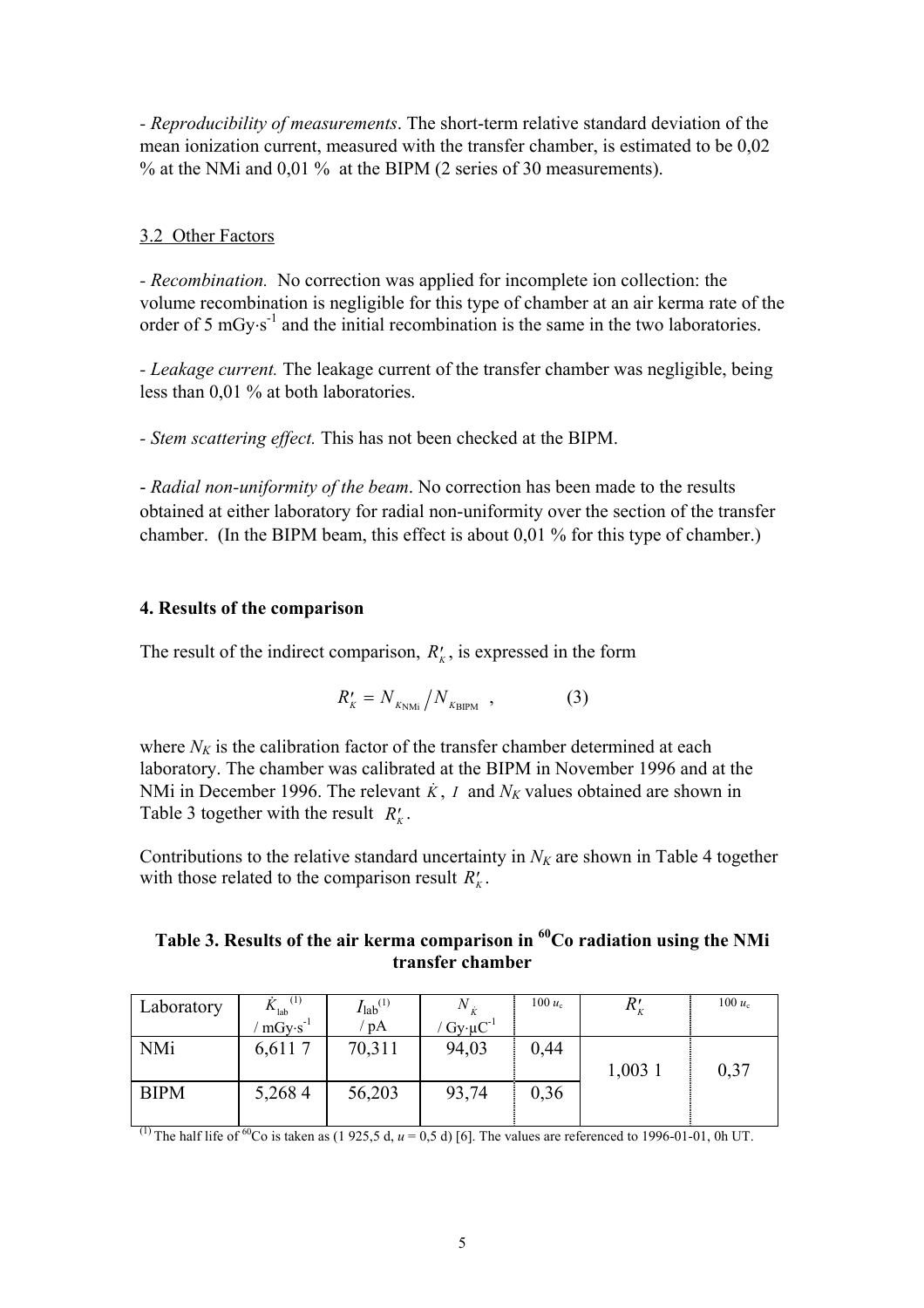|                                                        | <b>Uncertainty in</b><br>$N_{K$ nmi |           | <b>Uncertainty in</b><br>$N_{K{\scriptscriptstyle{\mathrm{BIPM}}}}$ |           | <b>Uncertainty in</b><br>$R_{K}^{\prime}$ |           |
|--------------------------------------------------------|-------------------------------------|-----------|---------------------------------------------------------------------|-----------|-------------------------------------------|-----------|
| Relative standard uncertainty in the<br>measurement of |                                     | $100 u_i$ | 100 $s_i$                                                           | 100 $u_i$ | 100 $s_i$                                 | 100 $u_i$ |
| Air kerma rate                                         | 0,02                                | 0,44      | 0,02                                                                | 0,36      | 0,03                                      | 0,36      |
| Ionization current of transfer chamber                 | 0,02                                |           | 0,01                                                                |           | 0,02                                      |           |
| Chamber position                                       |                                     | 0,04      | 0,01                                                                | 0,02      | 0,01                                      | 0,04      |
| Beam spectra difference                                |                                     |           |                                                                     |           |                                           | 0,03      |
| Humidity difference                                    |                                     |           |                                                                     |           |                                           | 0,03      |
| <b>Relative standard uncertainties</b>                 |                                     |           |                                                                     |           |                                           |           |
| quadratic summation                                    | 0,03                                | 0,44      | 0,02                                                                | 0,36      | 0,04                                      | 0,36      |
| combined uncertainty                                   | 0.44                                |           | 0,36                                                                |           | 0,37                                      |           |

Table 4. Estimated relative standard uncertainties in the calibration factor,  $N_K$ , of the transfer chamber and the comparison result,  $R'_{k}$ 

### **5. Conclusion**

Three air kerma comparisons between the BIPM and the NMi for  ${}^{60}Co$  radiation have been made since 1972. All three results are shown in Table 5 and they are consistent to the 2 *s* level with the uncertainties ( $s = 0.07$ %) associated with the positioning of the transfer chamber and the standards, the measurements of ionization current, the relative humidity and the differences between the beam spectra. This confirms the stability of the standards over a 24 year period.

**Table 5. Air kerma comparisons between the NMi and the BIPM** 

| Year     | $N_{K^{\rm NMi}}$ | $N_{K{\scriptscriptstyle{\rm BIPM}}}$ | $R_{\overline{k}}$ | $R_{K}^{\prime}$ |
|----------|-------------------|---------------------------------------|--------------------|------------------|
| 1972 [1] |                   | Direct comparison                     | 1,0015             |                  |
| 1991 [2] | 93,718            | 93,516                                |                    | 1,002 2          |
| 1996     | 94,035            | 93,739                                |                    | $1,003$ 1        |

Figure 4 shows the results of all air kerma comparisons made at the BIPM in  ${}^{60}Co$ radiation. The standard deviation of the comparisons with the 15 national primary laboratories is 0,16 %. The values relating to recent comparisons are given in [7].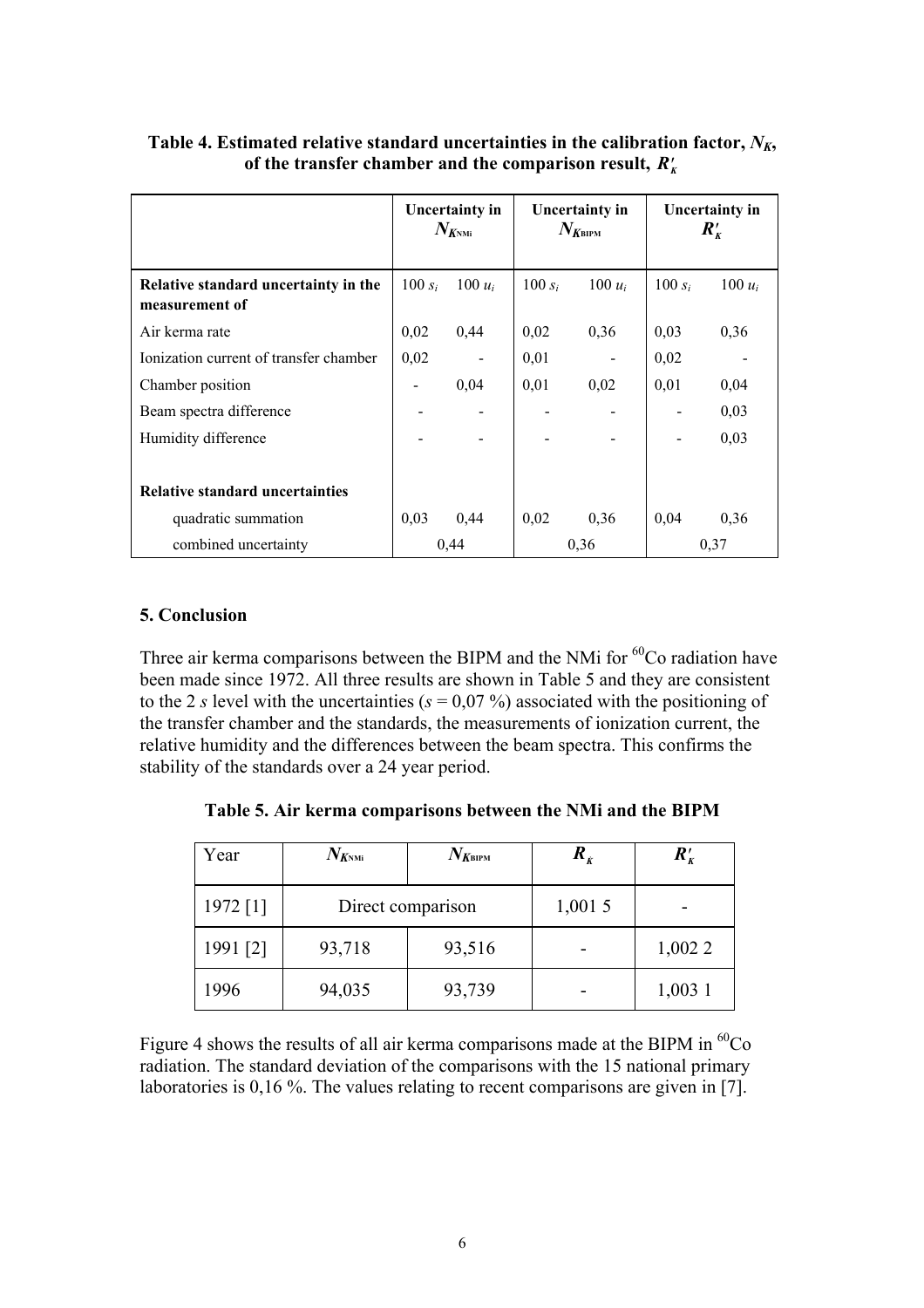#### **References**

[1] HOFMEESTER G.H. and SOMERWIL A., Absolute exposure measurements in the Netherlands in the 10 - 250 kV x-ray region and for <sup>60</sup>Co gamma rays, *Annalen van de* Belgische Vereniging voor Stralingsbescherming, 1976, Vol 1, Nº 4, 317-326.

[2] VAN DIJK E and GRIMBERGEN T.W.M., Report of the indirect comparison of kerma standards of BIPM and NMi December 1991, *NMi Report*, 1993, Bilthoven, 10 pp.

- [3] BOUTILLON M. and NIATEL M.T., A study of a graphite chamber for absolute exposure measurement of 60Co gamma rays, *Metrologia*, 1973, **9**, 139-146.
- [4] BOUTILLON M., Measuring conditions used for the calibration of ionization chambers at the BIPM, *Rapport BIPM-96/1*, 1996, 19 pages.
- [5] HOFMEESTER G.H. and SOMERWIL A., Interim report of the influence of humidity on ionization in air *CCEMRI(I)77-22*, 5 p, BIPM (Paris: Offilib).
- [6] IAEA, X- and gamma-ray standards for detector calibration, *IAEA TECDOC-619*, 1991.
- [7] QUINN T.J., Results of recent international comparisons of national measurement standards carried out by the BIPM, 1996, *Metrologia*, 1996, **33**, 271-287.

(February 1997)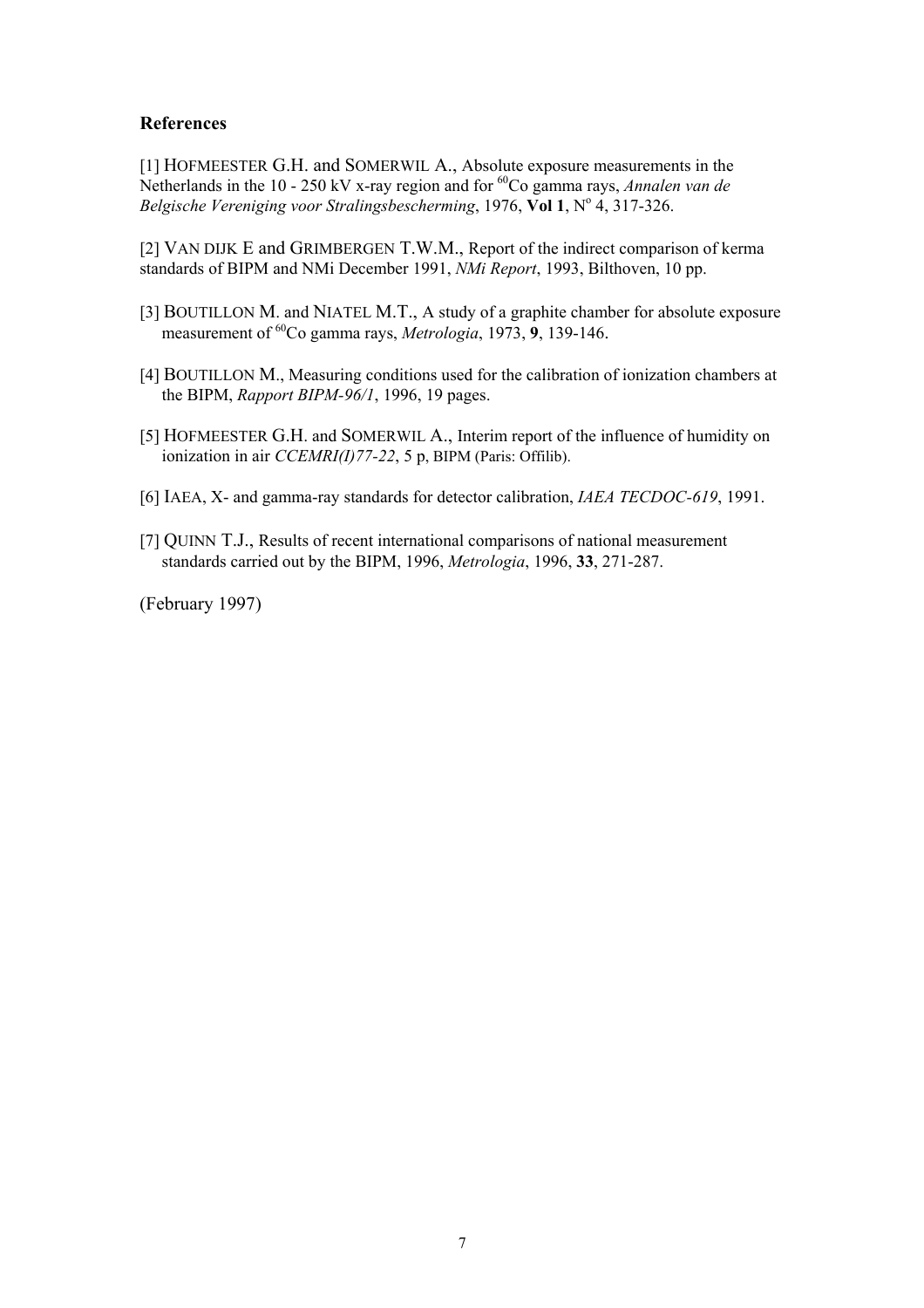**NE2561-246 Air kerma calibration factor (relative)** 

**Figure 1** 

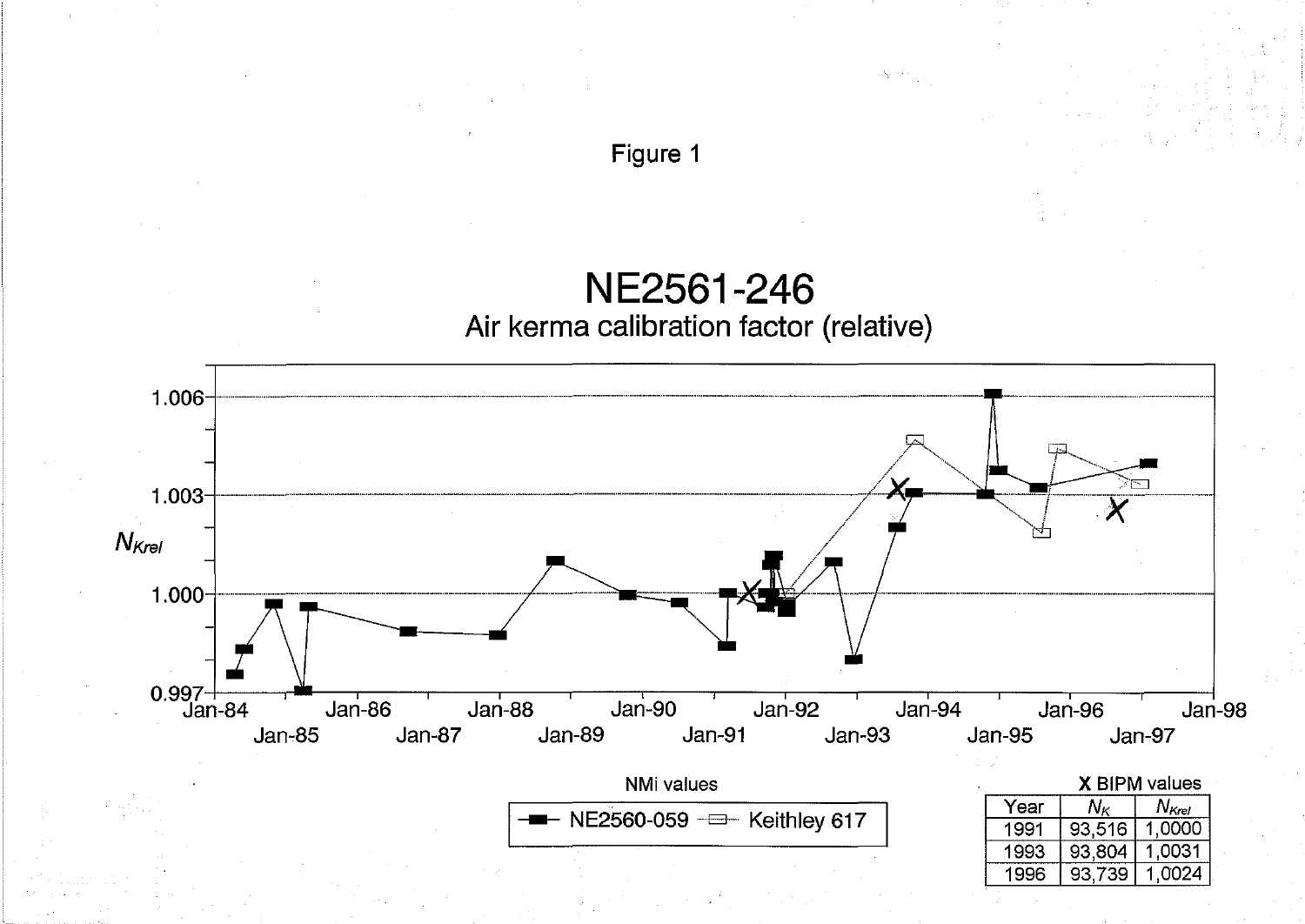

 $\blacksquare$  NE2560 - Keithley 617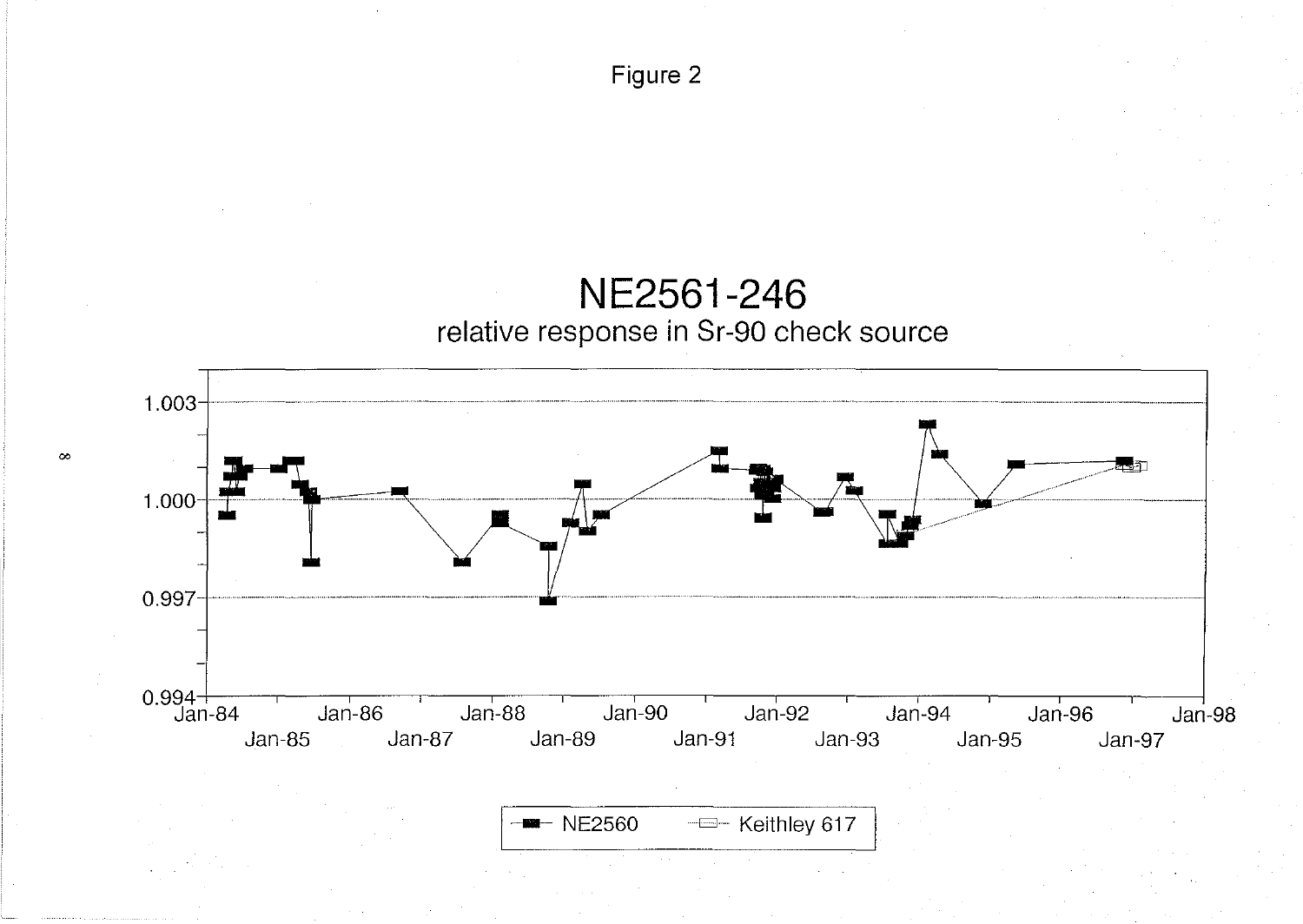

# Figure 3 - from HOFMEESTER G.H. and SOMERWIL A. (1977)

 $\circ$